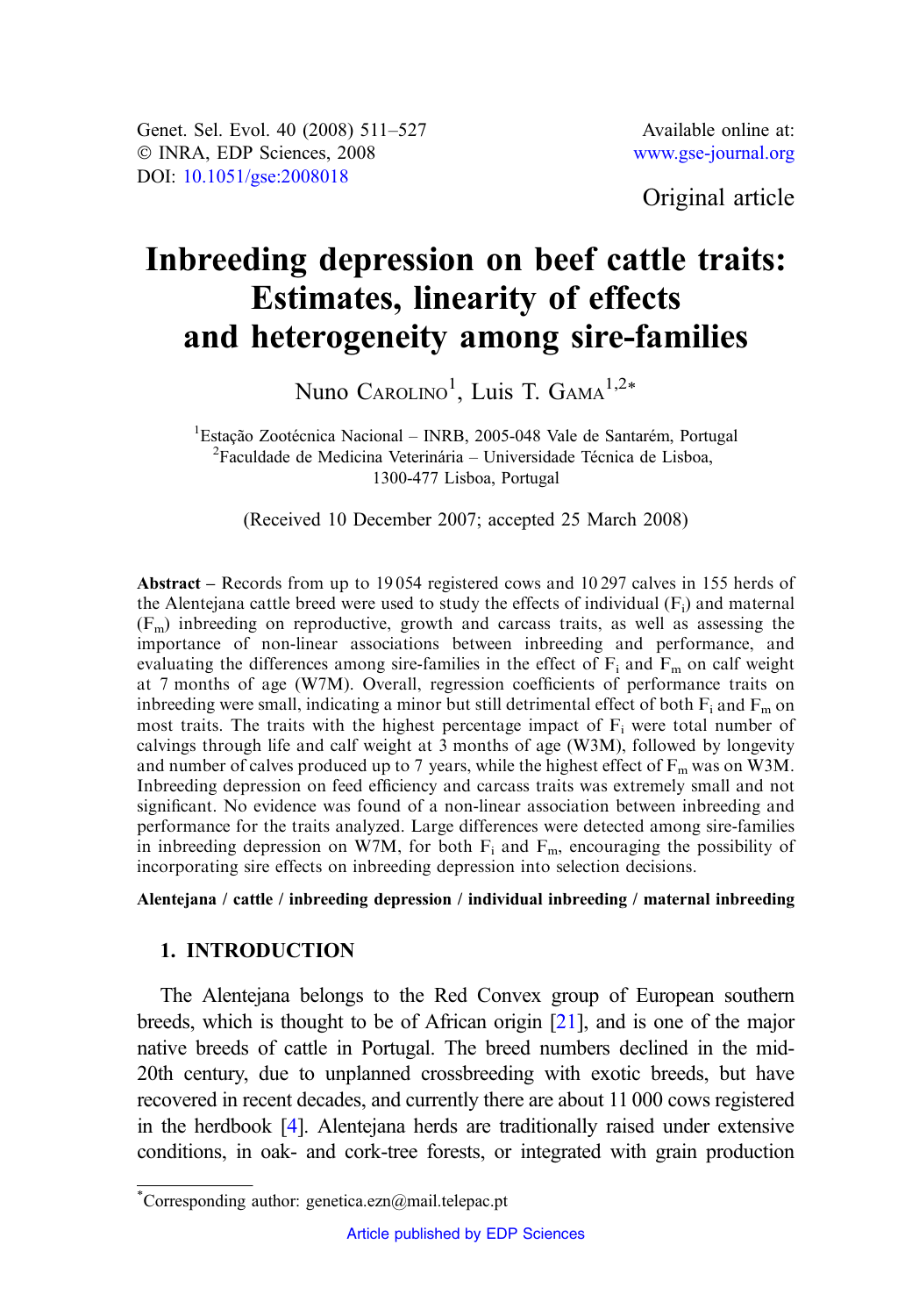systems in dry lands. In a recent demographic analysis of Alentejana, Carolino and Gama [\[4](#page-14-0)] reported that the estimated rate of increase in inbreeding per year and generation was 0.33 and 2.15%, respectively, the mean level of inbreeding for calves born in 2003 was 8.5% and 33 ancestors contributed 50% to the current genetic pool of the breed. Taken together, these results reflect the fast genetic erosion that the breed has experienced over the years, with a realized effective population size of 23 [[4](#page-14-0)], which is less than half the recommended min-imum number to maintain genetic diversity [[12,24\]](#page-15-0).

The detrimental impact of inbreeding on performance traits, especially those which are fitness related, has been widely recognized and is a result of the reduction in heterozygosity as inbreeding accumulates  $[9,11,20]$  $[9,11,20]$  $[9,11,20]$ . The genetic basis of inbreeding depression has been explained by two main hypotheses, i.e., the overdominance hypothesis, where it is assumed that fitness is higher in heterozygotes than in any of the homozygotes, and the dominance hypothesis, where it is assumed that recessive deleterious alleles may affect fitness, such that heterozygotes have a fitness which is close to the wildtype [\[18](#page-15-0),[20](#page-15-0)]. Depending on the hypothesis assumed, the impact of selection and the evolutionary consequences would be different. In the overdominance hypothesis, selection would favor heterozygous individuals, and thus recessive alleles would be maintained. On the contrary, in the dominance hypothesis, recessive alleles would be purged by selection, unless mutation occurs continuously to maintain the genetic load of deleterious recessive alleles  $[18]$ . Under the dominance hypothesis, a slow increase in inbreeding would allow selection to act, such that the resulting inbreeding depression would be lower than if inbreeding increased at a faster rate, and this has been supported by experimental results with several laboratory species [\[10](#page-15-0)[,26\]](#page-16-0).

In traits affected by maternal effects [[37](#page-16-0)], it can be expected that both individual and maternal inbreeding may have a detrimental effect on performance, and both should be taken into account when evaluating the impact of inbreeding [[11\]](#page-15-0).

The effects of inbreeding on productive traits in beef cattle have been reviewed by Burrow [\[2](#page-14-0)], largely based on studies with actively inbred research populations. Even though inbreeding had a detrimental effect on most traits, the general conclusion was that its impact was minor, and inbreeding should thus be of little concern to most commercial beef producers. Nevertheless, inbreeding depression is a function of allele frequencies at the loci affecting the traits of interest and is therefore expected to differ among breeds and populations [\[11\]](#page-15-0). Furthermore, the level of inbreeding depression has been shown to be higher when inbreeding effects are expressed in harsh environmental conditions [\[18\]](#page-15-0).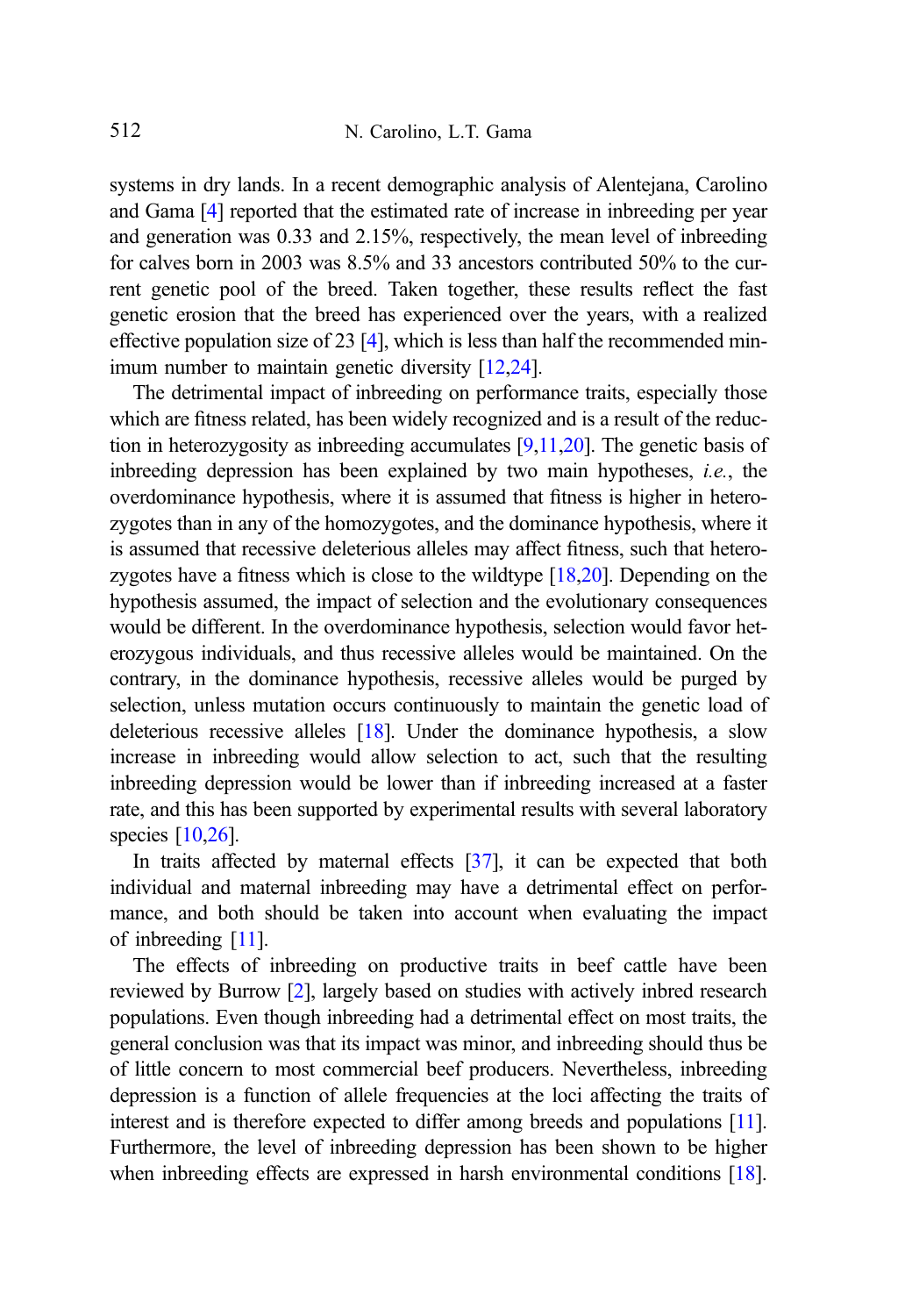Therefore, it can be argued that breeds kept in extensive systems, often under serious climatic and feed constraints, are expected to show a more pronounced impact of inbreeding depression.

The linear association often assumed between inbreeding and performance is compatible with the dominance hypothesis, as it would correspond to the loss of heterozygosity and increased frequency of deleterious recessive homozygotes as inbreeding accumulates. Nevertheless, if epistatic effects are also involved in inbreeding depression, a non-linear decline in mean performance would result from accumulated inbreeding [[6\]](#page-15-0). Evidence of a non-linear association between inbreeding and performance has been detected in several traits in dairy cattle [\[8,16,22](#page-15-0),[32,33\]](#page-16-0), but to our knowledge it has not been documented for other livestock species.

Frequently, inbreeding depression is estimated by regression of the trait of interest on inbreeding, assuming a single slope. This approach is based on the premise that the increase in homozygosity due to identity by descent is the same, regardless of the common ancestor contributing to it. Nevertheless, it can be envisaged that different ancestors contributing to inbreeding may carry a different genetic load, e.g., recessive deleterious alleles, and inbreeding depression would then differ among families [\[19\]](#page-15-0). Indeed, heterogeneity in inbreeding depression among founder families has been reported, for example, in mice [\[19\]](#page-15-0), swine [\[27\]](#page-16-0) and dairy cattle [\[15](#page-15-0),[25](#page-16-0)].

The specific demographic features of the Alentejana breed, especially its high level and rate of inbreeding, as well as the reduced number of influential ancestors, make it an interesting resource population to study the effects of inbreeding on beef cattle traits, assuming different genetic-statistical models. Therefore, the objectives of this work were the following: (a) to study the effect of individual and maternal inbreeding on reproductive, growth and carcass traits in the Alentejana cattle breed; (b) to assess the possible existence of a non-linear association between inbreeding and performance traits; and (c) to evaluate if there are differences among sire-families in the effect of individual and maternal inbreeding on calf weight at 7 months of age (W7M).

# 2. MATERIALS AND METHODS

## 2.1. Data

Pedigree and performance records were collected between 1944 and 2005, on 155 farms enrolled in the Alentejana Herdbook. This herdbook has been closed since 1991 and currently has about 11 000 registered cows. All calves registered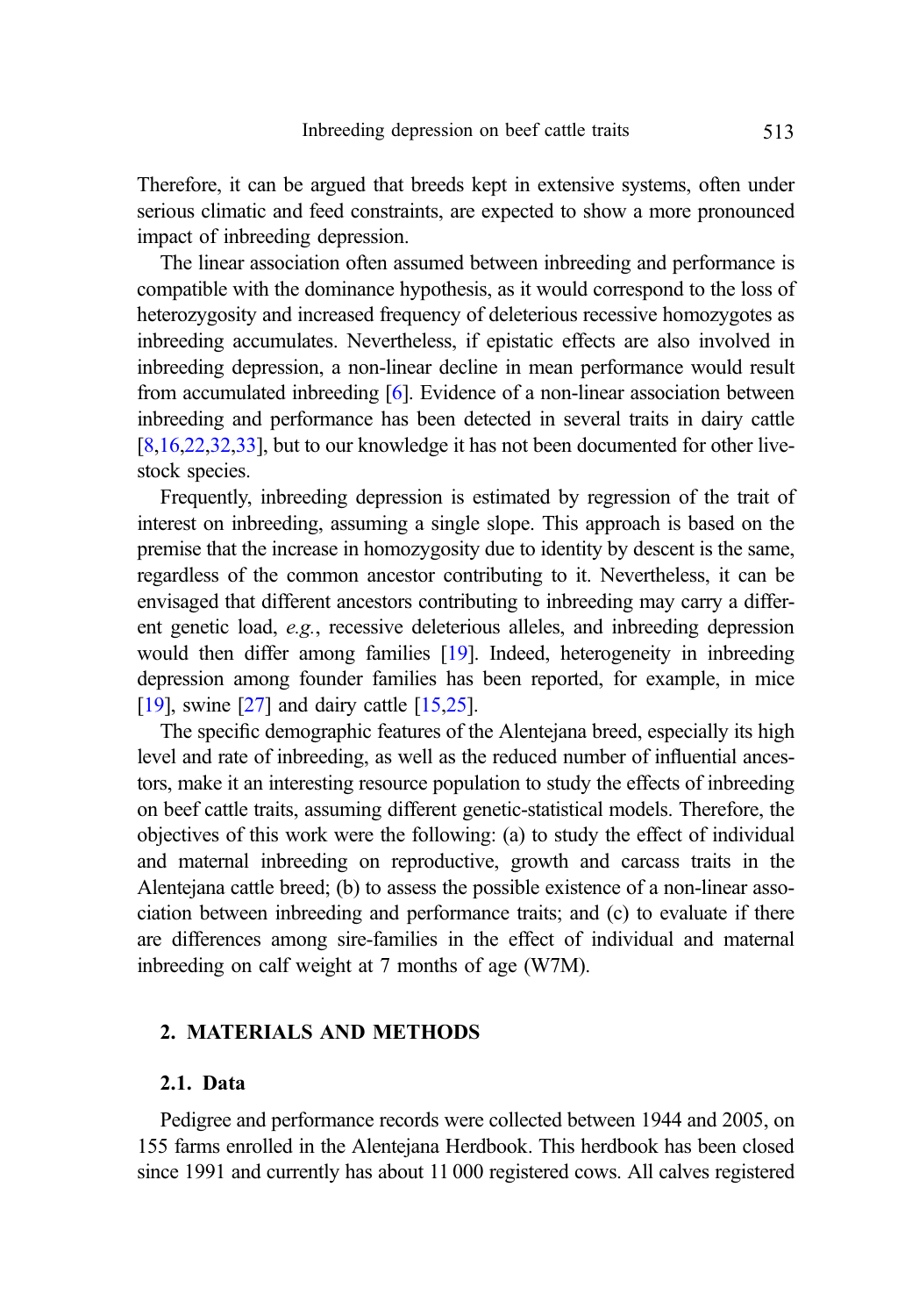in the period 2000–2003 ( $n = 28631$ ) had known parents and 96.9% had known grandparents, and the mean number of generations known and average inbreeding for those calves were  $4.06 \pm 1.20$  and  $8.35 \pm 9.02\%$ , respectively [\[4\]](#page-14-0). The on-farm performance records considered in this work included calving interval (CI), age at first calving (AFC), productive longevity (PL), number of calvings up to 7 years of age (NC7) and through life (NCT), birth weight (BW), calf weight adjusted to 3 months (W3M), 7 months (W7M) and 12 months (W12M), and mature weight (MW). The adjusted weight at 3 months for the ith calf was calculated as:

$$
W3M_i = BW_i + [((W_i - BW_i)/(Age_i)) \times 90],
$$

where  $W_i$  corresponds to the weight obtained at the age  $(Age_i)$  closer to 90 days, within a limit of  $\pm$  45 days. Weights adjusted for the other ages were obtained following the same principles. The MW was obtained as the average of body weights after 3.5 years of age, for animals which had at least three weights recorded.

Records were also collected between 1973 and 2003 in the performance testing center of the Alentejana breed, including information on 1203 bulls. The traits considered were average daily gain (ADG) on test, feed to gain ratio (FGR) and relative growth rate (RGR), which was calculated for the ith calf as:

$$
RGR_i = \frac{\log(\text{Final weight}_i) - \log(\text{Initial weight}_i)}{\text{Test length}} \times 100.
$$

The RGR can be considered as an approximation of the rate of maturity applied to a short period of time and corresponds to daily gain expressed as a proportion of live weight [\[13\]](#page-15-0).

Carcass information was collected through the certification program of ''Carnalentejana, D.O.P.'', and the records considered in our work included information on 7701 calves, slaughtered between 1995 and 2004 under the certification program. For the purposes of this analysis, retail meat yield (RY) as the percentage of carcass weight and the percentage of meat cuts in the extra category (EX, including tenderloin and striploin) were considered.

# 2.2. Statistical analyses

The individual coefficients of inbreeding were obtained from the relationship matrix [\[34\]](#page-16-0) using pedigree information from all generations, which included 98 019 animals.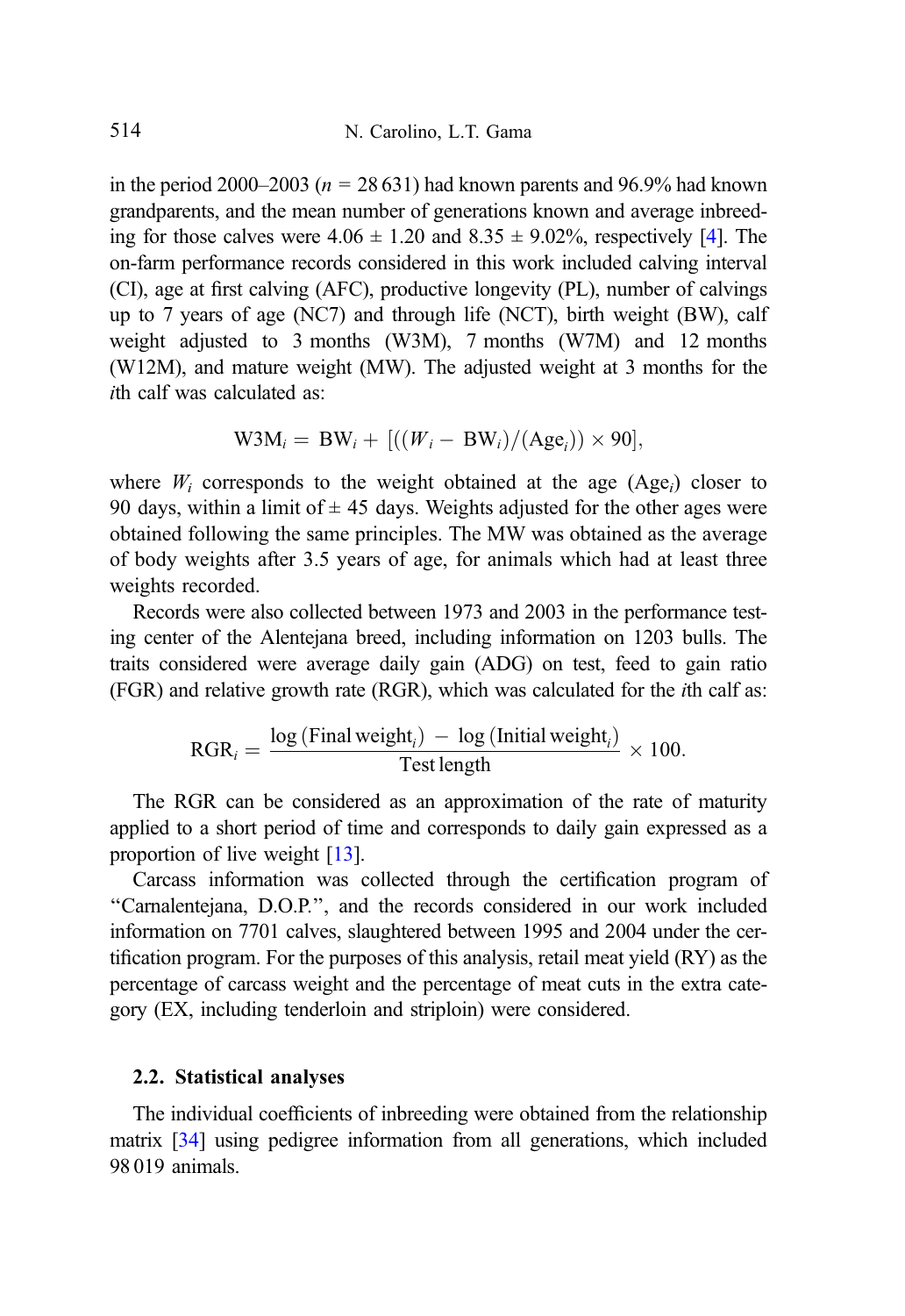Each trait was analyzed with a mixed linear model, including the fixed and random effects specified in Table [I,](#page-5-0) and all analyses were carried out with Multiple Trait Derivative Free REML (MTDFREML) [\[1\]](#page-14-0). The additive direct genetic effect was included as a random component for all traits, while for CI the permanent environmental effect of the cow was also considered, and in calf weights up to 12 months the maternal genetic effect was also incorporated in the mixed model, in addition to the permanent environmental effect of the dam. Genetic parameters previously estimated for this data set [\[5](#page-14-0)] were used in the different analyses and are summarized in Table [I.](#page-5-0)

Inbreeding depression was first estimated by including in the fixed part of the model a covariate corresponding to the coefficient of inbreeding of the individual (Fi). For those traits where maternal genetic effects were considered, the model included additionally a covariate corresponding to the coefficient of indreading of the dam  $(F_m)$ .

A second univariate analysis was carried out for all traits, to assess the possibility of a non-linear effect of inbreeding of the calf or dam, by including in the mixed model the corresponding linear and quadratic effects.

An additional statistical analysis was also implemented, to evaluate possible differences among sire-families in the effect of individual and maternal inbreeding on W7M. For this analysis, sires which had the major contribution as common ancestors to the parents of calves with W7M information were identified. The sires had at least 30 inbred offspring with records. A total of 19 bulls were identified, with an average of 242 offspring/bull. The same criterion was used to select sires which were common ancestors of inbred dams of calves with W7M information, and 17 bulls were identified. For this analysis, the mixed model was similar to the one used before, but an individual linear regression coefficient was estimated for each one of the most influential sires, either as an ancestor of the calves or of the dams. As a first approximation, it was assumed that the computed inbreeding coefficient of a given calf or dam was only a result of the contribution of the major common ancestor, and these inbreeding coefficients were used as covariates in the fixed part of the model, as suggested by Miglior et al. [\[25\]](#page-16-0). Calves which were inbred, but where the leading common ancestor was not one of the major sires, were considered to be inbred due to the contribution of a phantom ancestor, and additional regression coefficients were included for this phantom bull, both as ancestor of the calves and dams. Overall, 20 regression coefficients were included in the model to represent ancestors of calves (19 major bulls and one phantom ancestor), with the coefficient of inbreeding of a given calf being represented as a covariate in the vector corresponding to its major ancestor, while the covariate was set to zero in vectors corresponding to other bulls.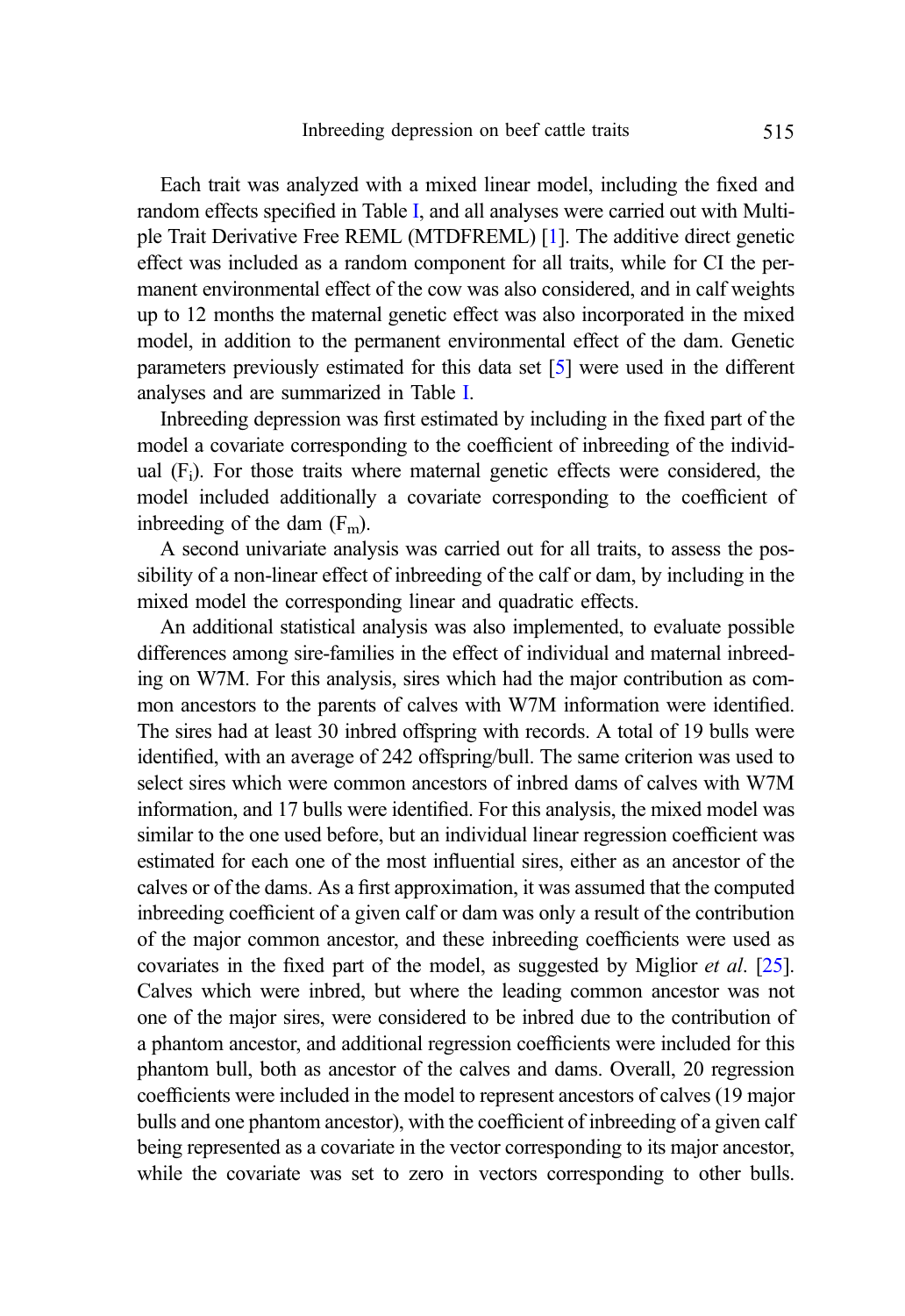| Trait <sup>a</sup>       | Fixed effects <sup>b</sup> |                           |             |                           |             |                 | Random effects <sup>c</sup> |                           |             |         |               |                |              |
|--------------------------|----------------------------|---------------------------|-------------|---------------------------|-------------|-----------------|-----------------------------|---------------------------|-------------|---------|---------------|----------------|--------------|
|                          | HY                         | Month                     | Sex         | Age at<br>calving         | <b>AFC</b>  | Start<br>weight | Carcass<br>weight           | $F_i$ (%)                 | $F_m$ (%)   | $h_a^2$ | $h_{\rm m}^2$ | c <sup>2</sup> | $r_{\rm am}$ |
| CI(d)                    | $\boldsymbol{\mathrm{X}}$  | $\mathbf X$               | $\mathbf X$ | X                         |             |                 |                             | X                         |             | 0.03    |               | 0.05           |              |
| $AFC$ (m)                | $\mathbf X$                | $\mathbf X$               |             |                           |             |                 |                             | X                         |             | 0.06    |               |                |              |
| PL(m)                    | $\mathbf X$                | $\mathbf X$               |             |                           | X           |                 |                             | X                         |             | 0.06    |               |                |              |
| NC7(n)                   | $\mathbf X$                | $\mathbf X$               |             |                           | X           |                 |                             | $\boldsymbol{\mathrm{X}}$ |             | 0.04    |               |                |              |
| NCT(n)                   | $\mathbf X$                | $\mathbf X$               |             |                           | $\mathbf X$ |                 |                             | $\boldsymbol{\mathrm{X}}$ |             | 0.05    |               |                |              |
| BW (kg)                  | $\mathbf X$                | $\mathbf X$               | X           | $\mathbf X$               |             |                 |                             | X                         | X           | 0.56    | 0.17          | 0.02           | $-0.79$      |
| $W3M$ (kg)               | $\mathbf X$                | X                         | X           | $\boldsymbol{\mathrm{X}}$ |             |                 |                             | X                         | X           | 0.32    | 0.05          | 0.11           | $-0.68$      |
| $W7M$ (kg)               | X                          | X                         | X           | $\boldsymbol{\mathrm{X}}$ |             |                 |                             | X                         | X           | 0.50    | 0.21          | 0.04           | $-0.81$      |
| $W12M$ (kg)              | X                          | $\boldsymbol{\mathrm{X}}$ | X           | $\boldsymbol{\mathrm{X}}$ |             |                 |                             | X                         | $\mathbf X$ | 0.21    | 0.18          | 0.00           | $-0.19$      |
| MW (kg)                  | $\mathbf X$                | X                         | $\mathbf X$ | $\boldsymbol{\mathrm{X}}$ |             |                 |                             | X                         |             | 0.24    |               |                |              |
| ADG $(g \cdot d^{-1})$   | $\mathbf X$                | $\mathbf X$               |             |                           |             | $\mathbf X$     |                             | X                         |             | 0.15    |               |                |              |
| FGR $(kg \cdot kg^{-1})$ | $\mathbf X$                | X                         |             |                           |             | X               |                             | X                         |             | 0.13    |               |                |              |
| RGR $(\%d^{-1})$         | X                          | X                         |             |                           |             | $\mathbf X$     |                             | X                         |             | 0.17    |               |                |              |
| EX $(\% )$               | X                          | X                         |             |                           |             |                 | X                           | X                         |             | 0.20    |               |                |              |
| RY(%)                    | $\mathbf X$                | $\boldsymbol{\mathrm{X}}$ |             |                           |             |                 | X                           | X                         |             | 0.19    |               |                |              |

<span id="page-5-0"></span>Table I. Fixed and random effects and genetic parameters considered in the Animal Model for each trait analyzed.

 ${}^{\text{a}}$ CI – calving interval; AFC – age at first calving; PL – productive longevity; NC7 – number of calvings up to 7 years of age; NCT – lifetime number of calvings; BW – birth weight; W3M – weight at 3 months; W7M – weight at 7 months; W12M – weight at 12 months; MW – mature weight; ADG – average daily gain; FGR – feed to gain ratio; RGR – relative growth rate; EX – percentage of extra meat cuts; RY – retail meat yield.  ${}^{b}HY$  – herd-year; AFC – age at first calving; F<sub>i</sub> – individual coefficient of inbreeding; F<sub>m</sub> – maternal coefficient of inbreeding.  ${}^c h_a^2$  – heritability of direct genetic effects;  $h_m^2$  – heritability of maternal genetic effects;  $c^2$  – proportion of phenotypic variance due to permanent environmental effects;  $r_{\text{am}}$  – correlation between direct and maternal genetic effects.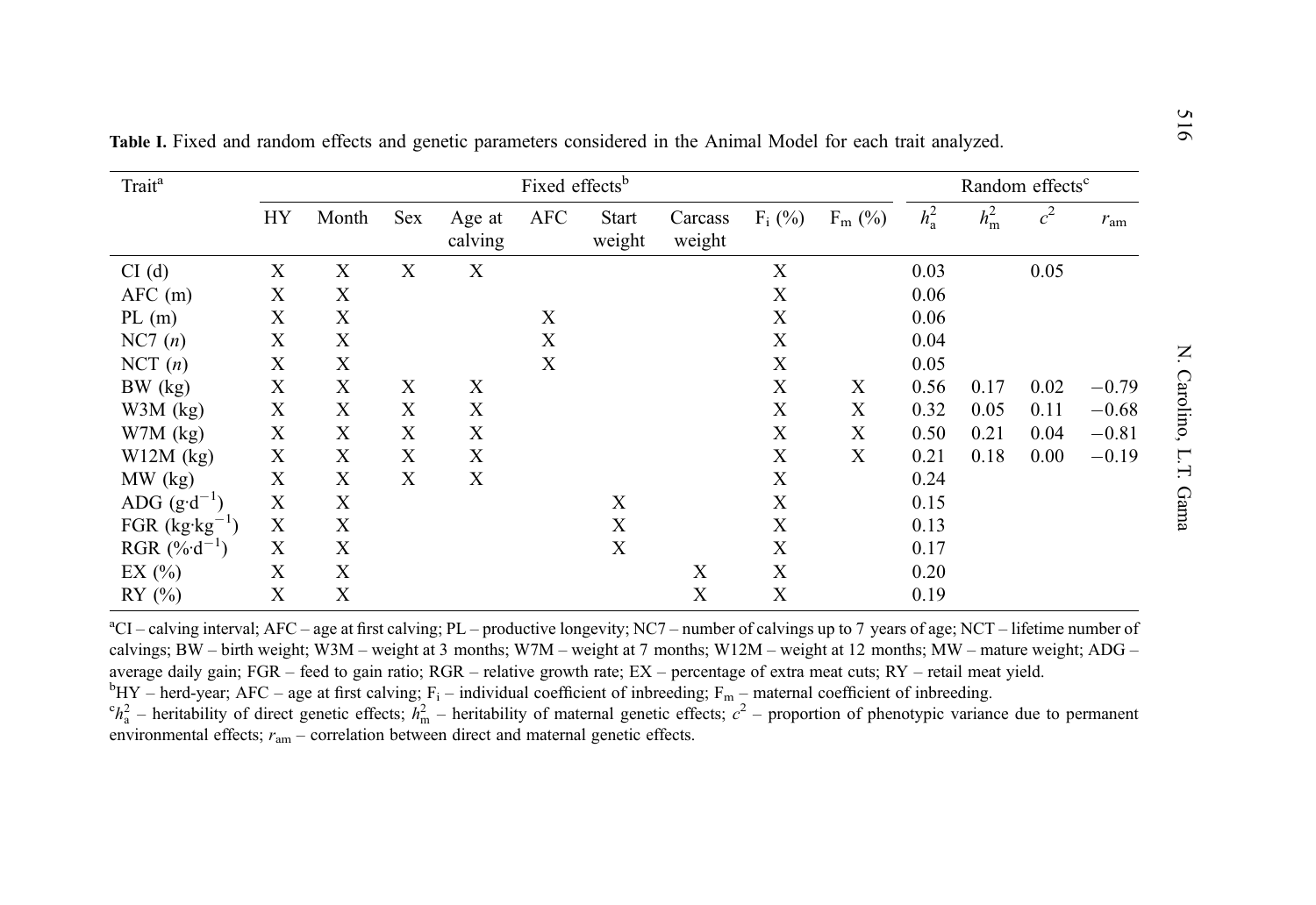A similar principle was used for dam's inbreeding effect, and 18 regression coefficients were estimated for ancestors of dams (17 major bulls and one phantom ancestor). For this analysis, of the 7865 calves with W7M information, 6342 were inbred, of which 5206 were offspring of the major bulls, and 1136 were assigned to the phantom ancestor. In this analysis, breeding values for the direct and maternal genetic components of W7M were also predicted with MTDFREML [[1](#page-14-0)], and the correlations between inbreeding depression due to a given sire-ancestor and its direct and maternal breeding values were estimated.

#### 3. RESULTS

The number of records per trait, and the corresponding means, are presented in Table [II](#page-7-0), as well as the average inbreeding for calves and dams included in the analyses. Given the structure of the data set, the number of records was the highest for reproductive traits and the lowest for traits measured in central performance testing. The inbreeding coefficients of animals with records used for the different analyses also depended on the trait considered, such that the mean inbreeding of calves ranged between 3.01 and 7.93%, while for dams the range was between 3.52 and 4.88%. As an example, the distribution of inbreeding coefficients of calves with W7M information is in Figure [1,](#page-7-0) where the mean inbreeding was  $6.75 \pm 6.71\%$  and the median was 4.60%.

The estimated linear regression coefficients of the different traits on inbreeding of the calf and dam, obtained from mixed model analyses, are presented in Table [III](#page-8-0). The vast majority of the regression coefficients were highly significant  $(P < 0.01)$ , with the exception of the direct influence on CI and the maternal influence on W3M, which were significant ( $P < 0.05$ ). There was no significant effect of  $F_i$  on FGR, RGR, EX and RY and of  $F_m$  on W12M. Furthermore, the effect of inbreeding was always unfavorable, *i.e.*, the regression coefficients were positive for CI, AFC and FGR (where an increase is undesirable), and negative for all the other traits.

Overall, the regression coefficients were small, indicating a minor but still unfavorable effect of both individual and maternal inbreeding on the traits analyzed. All traits associated with reproductive efficiency and longevity showed a significant effect of inbreeding of the cow, with a decline of nearly 0.02 calves produced through life and a reduction in longevity of about 0.2 months per 1% increase in  $F_i$ . The influence of  $F_m$  was similar for calf weights between 3 and 12 months of age, but much smaller for BW. On the contrary, the effects of  $F_i$ were more pronounced for weight at 3 and 12 months than at 7 months and were minor for BW. The MW decreased with  $F_i$  (nearly 1 kg/1%  $F_i$ ), but the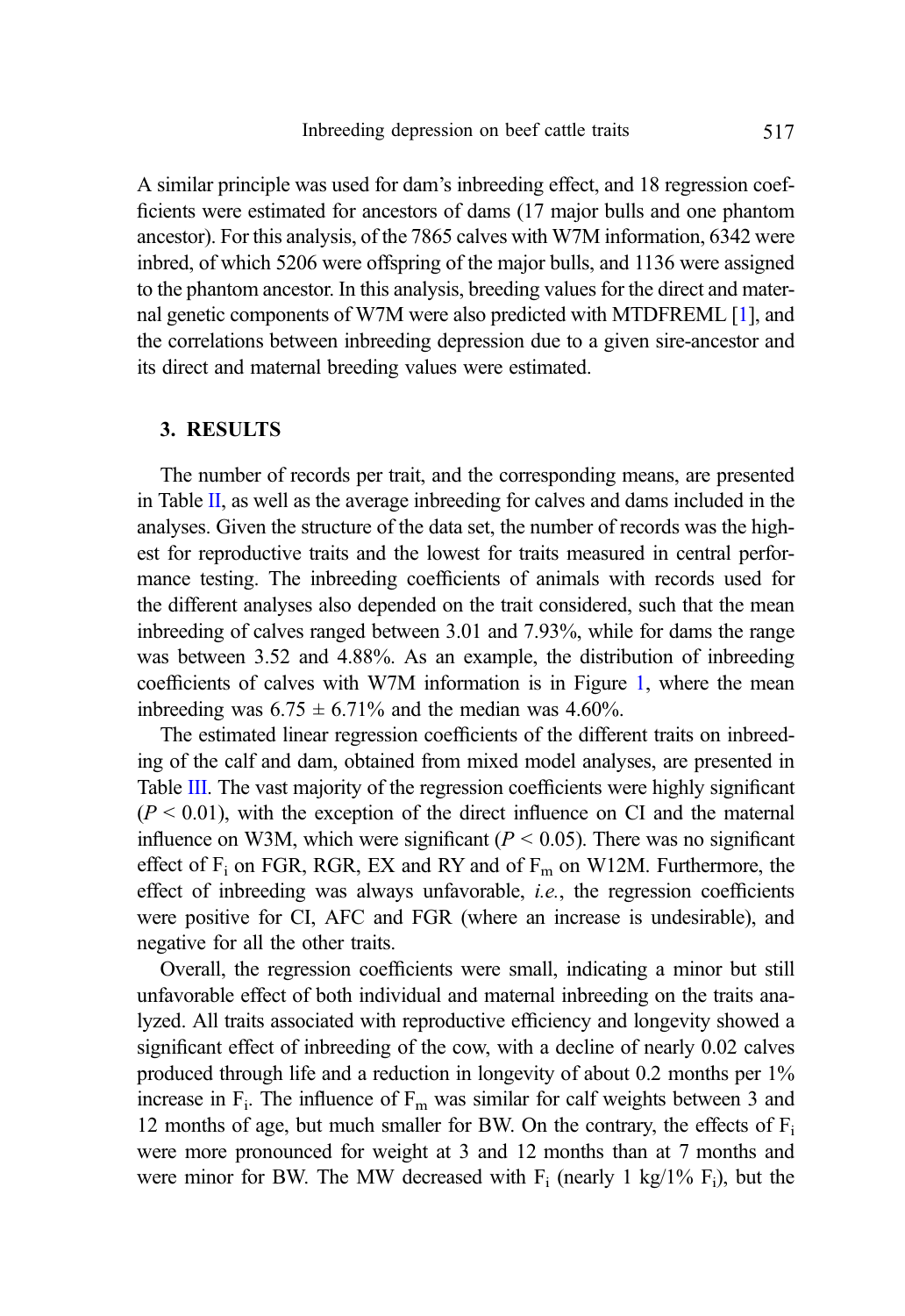| Trait <sup>a</sup>       | $\boldsymbol{n}$ | $\overline{X}$ | $\overline{F}_i$ (%) | $\overline{F}_{m}$ (%) |
|--------------------------|------------------|----------------|----------------------|------------------------|
| CI(d)                    | 42 2 2 4         | 442.74         | 6.05                 |                        |
| $AFC$ (m)                | 19054            | 37.15          | 5.55                 |                        |
| PL(m)                    | 14920            | 112.57         | 3.31                 |                        |
| NC7(n)                   | 17395            | 2.53           | 3.18                 |                        |
| NCT(n)                   | 7060             | 4.71           | 3.32                 |                        |
| BW (kg)                  | 10297            | 33.76          | 5.88                 | 4.34                   |
| $W3M$ (kg)               | 2525             | 108.77         | 6.07                 | 3.52                   |
| $W7M$ (kg)               | 7865             | 213.10         | 6.75                 | 4.88                   |
| $W12M$ (kg)              | 2661             | 323.68         | 6.69                 | 4.16                   |
| $MW$ (kg)                | 2541             | 677.28         | 4.46                 |                        |
| ADG $(g \cdot d^{-1})$   | 1203             | 1253.5         | 3.01                 |                        |
| FGR $(kg \cdot kg^{-1})$ | 1203             | 6.11           | 3.01                 |                        |
| RGR $(\%d^{-1})$         | 1203             | 0.34           | 3.01                 |                        |
| EX $(\% )$               | 7701             | 10.06          | 7.93                 |                        |
| RY(%)                    | 7701             | 70.13          | 7.93                 |                        |

<span id="page-7-0"></span>**Table II.** Number of records, global means  $(X)$  and average coefficients of individual  $(F_i)$  and maternal  $(F_m)$  inbreeding for the traits analyzed.

a See Table [I](#page-5-0) for definition of trait abbreviations.



Figure 1. Distribution of observations by level of inbreeding, for calves considered in the analysis of weight at 7 months of age (W7M).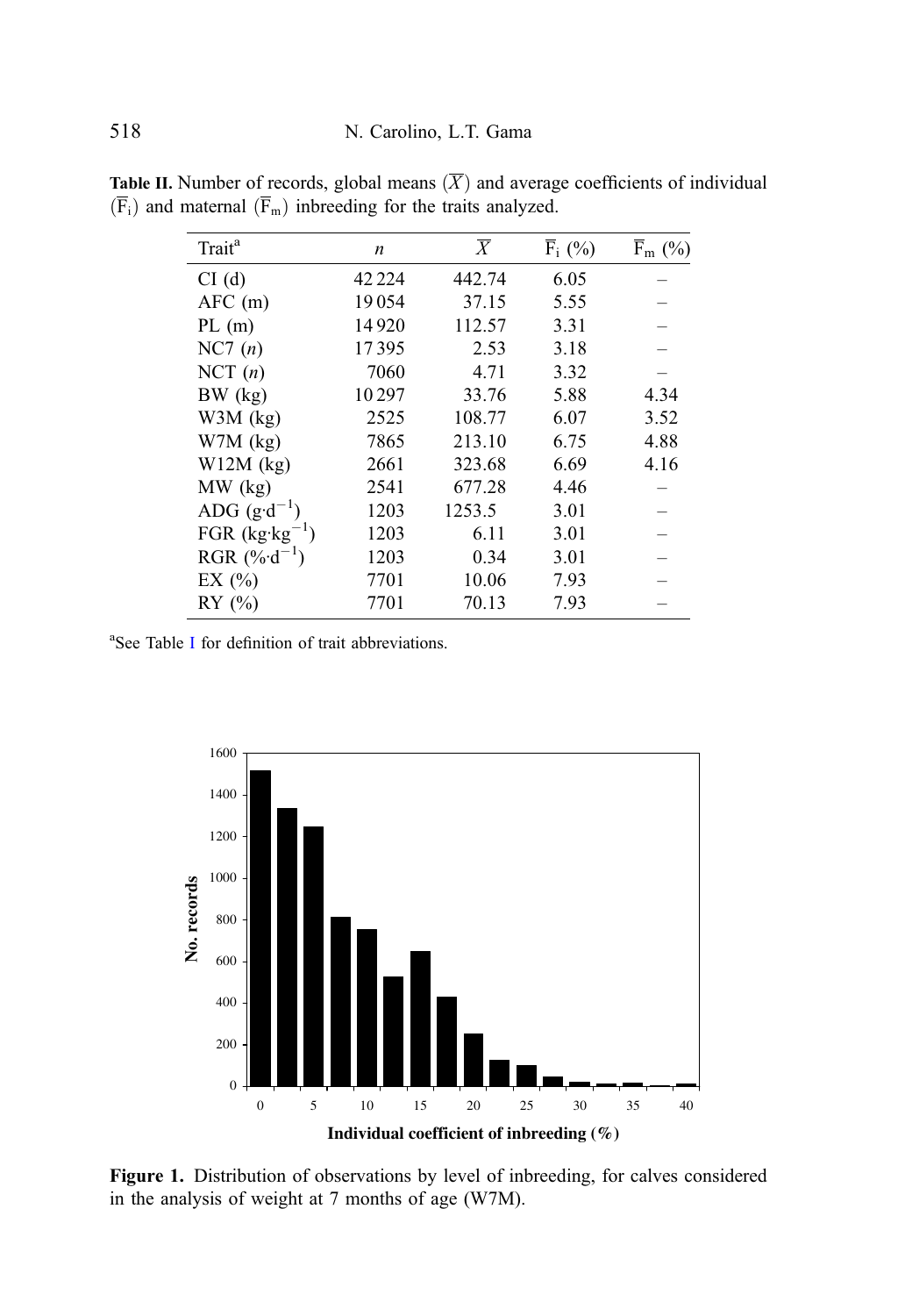| Trait <sup>b</sup>       | Regression coefficients <sup>a</sup> |                                  | % of trait mean | $%$ of trait $\sigma_{\rm P}$ |           |           |
|--------------------------|--------------------------------------|----------------------------------|-----------------|-------------------------------|-----------|-----------|
|                          | $F_i$ (%)                            | $F_m$ (%)                        | $F_i$ (%)       | $F_m$ (%)                     | $F_i$ (%) | $F_m$ (%) |
| CI(d)                    | $+0.263 \pm 0.119$ <sup>*</sup>      |                                  | $+0.06$         |                               | $+0.19$   |           |
| $AFC$ (m)                | $+0.022 \pm 0.007$ <sup>**</sup>     |                                  | $+0.06$         |                               | $+0.28$   |           |
| PL(m)                    | $-0.204 \pm 0.065$ **                |                                  | $-0.18$         |                               | $-0.43$   |           |
| NC7(n)                   | $-0.004 \pm 0.001$ <sup>**</sup>     |                                  | $-0.16$         |                               | $-0.32$   |           |
| NCT(n)                   | $-0.019 \pm 0.007$ <sup>**</sup>     |                                  | $-0.40$         |                               | $-0.59$   |           |
| BW (kg)                  | $-0.027 \pm 0.007$ <sup>**</sup>     | $-0.020 \pm 0.007$ <sup>**</sup> | $-0.08$         | $-0.06$                       | $-0.54$   | $-0.40$   |
| $W3M$ (kg)               | $-0.327 \pm 0.079$ <sup>**</sup>     | $-0.205 \pm 0.091$ <sup>*</sup>  | $-0.30$         | $-0.19$                       | $-1.56$   | $-0.98$   |
| $W7M$ (kg)               | $-0.189 \pm 0.074$ **                | $-0.214 \pm 0.073$ **            | $-0.09$         | $-0.10$                       | $-0.45$   | $-0.51$   |
| $W12M$ (kg)              | $-0.322 \pm 0.099$ <sup>**</sup>     | $-0.237 \pm 0.223$               | $-0.10$         | $-0.07$                       | $-0.36$   | $-0.27$   |
| $MW$ (kg)                | $-0.962 \pm 0.225$ **                |                                  | $-0.14$         |                               | $-1.10$   |           |
| ADG $(g \cdot d^{-1})$   | $-0.679 \pm 0.098$ **                |                                  | $-0.05$         |                               | $-0.34$   |           |
| FGR $(kg \cdot kg^{-1})$ | $+0.004 \pm 0.005$                   |                                  | $+0.06$         |                               | $+0.26$   |           |
| RGR $(\% d^{-1})$        | $-0.000064 \pm 0.000209$             |                                  | $-0.02$         |                               | $-0.07$   |           |
| EX $(\% )$               | $-0.000057 \pm 0.000156$             |                                  | $-0.01$         |                               | $-0.01$   |           |
| RY $(\% )$               | $-0.0063 \pm 0.0043$                 |                                  | $-0.01$         |                               | $-0.23$   |           |

<span id="page-8-0"></span>**Table III.** Estimated linear regression coefficients  $\pm$  SE of performance traits on individual (F<sub>i</sub>) and maternal (F<sub>m</sub>) inbreeding, and their values expressed as a percentage of the trait mean and of phenotypic standard deviation  $(\sigma_P)$ .

<sup>a</sup>Level of significance of regression coefficients:  $P < 0.05$ ;  $P < 0.01$ .  $b$ See Table [I](#page-5-0) for definition of trait abbreviations.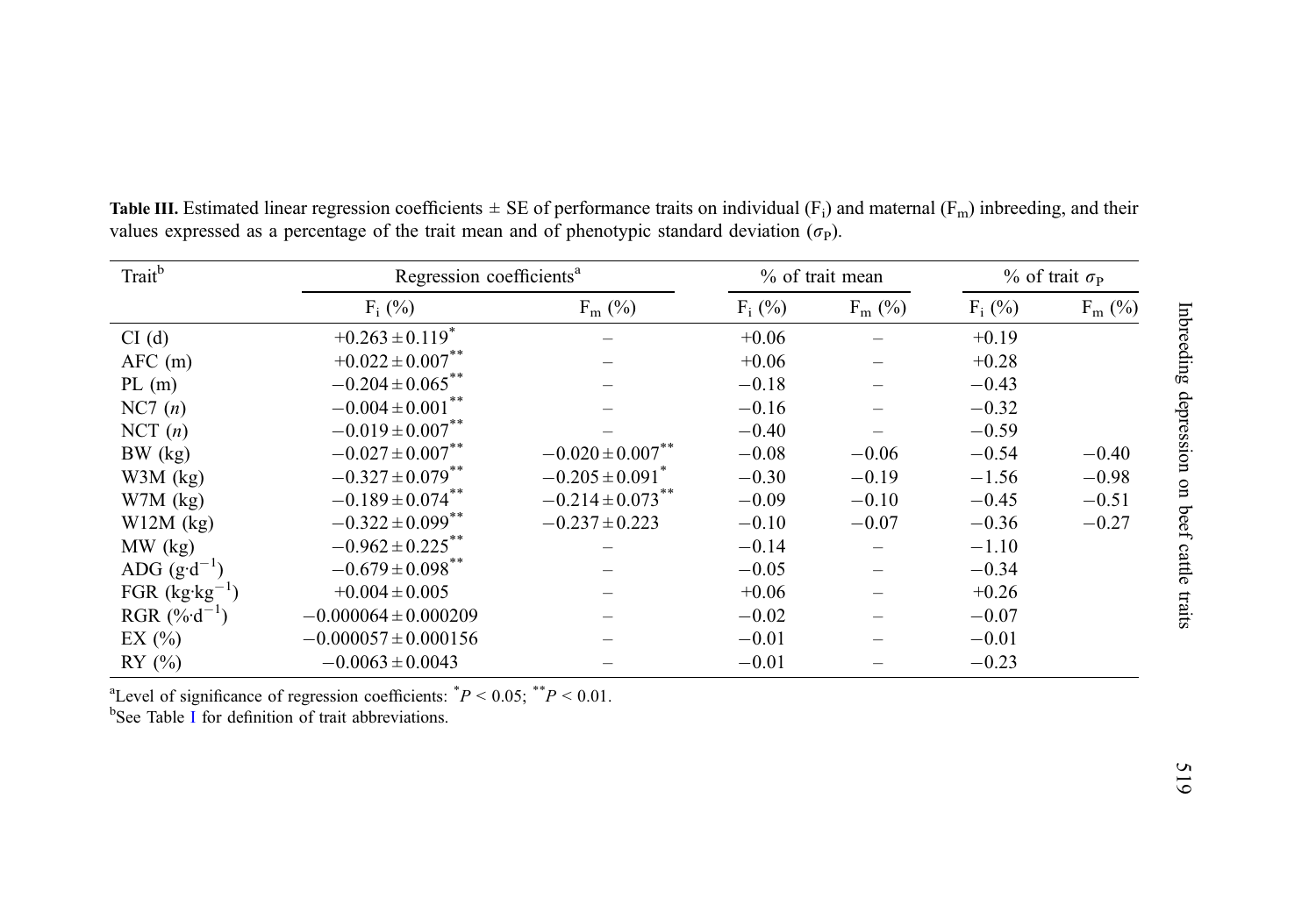| Trait <sup>b</sup>       | Individual inbreeding $(\%)$          |                            | Maternal inbreeding $(\%)$      |                    |  |  |
|--------------------------|---------------------------------------|----------------------------|---------------------------------|--------------------|--|--|
|                          | $b_{1i}$                              | $b_{2i}$                   | $b_{1m}$                        | $b_{2m}$           |  |  |
| CI(d)                    | $+0.139 \pm 0.185$                    | $+0.991 \pm 1.128$         |                                 |                    |  |  |
| $AFC$ (m)                | $+0.199 \pm 0.014$ <sup>**</sup>      | $+0.016 \pm 0.081$         |                                 |                    |  |  |
| PL(m)                    | $-0.079 \pm 0.148$                    | $-0.701 \pm 0.744$         |                                 |                    |  |  |
| NC7(n)                   | $-0.0038 \pm 0.0030$                  | $-0.00011 \pm 0.00016$     |                                 |                    |  |  |
| NCT(n)                   | $-0.028 \pm 0.015^{\dagger}$          | $-0.056 \pm 0.081$         |                                 |                    |  |  |
| $BW$ (kg)                | $-0.039 \pm 0.012$ **                 | $0.096 \pm 0.073$          | $-0.019 \pm 0.013$              | $-0.008 \pm 0.080$ |  |  |
| $W3M$ (kg)               | $-0.289 \pm 0.112$ **                 | $-0.316 \pm 0.794$         | $-0.385 \pm 0.157$ *            | $-0.150 \pm 0.106$ |  |  |
| $W7M$ (kg)               | $-0.092 \pm 0.107$                    | $-0.899 \pm 0.719$         | $-0.277 \pm 0.123$ <sup>*</sup> | $-0.595 \pm 0.797$ |  |  |
| $W12M$ (kg)              | $-0.432 \pm 0.280$                    | $-0.109 \pm 0.195$         | $-0.341 \pm 0.381$              | $-0.783 \pm 2.635$ |  |  |
| $MW$ (kg)                | $-1.67 \pm 0.43$ <sup>**</sup>        | $+5.08 \pm 2.61^{\dagger}$ |                                 |                    |  |  |
| ADG $(g \cdot d^{-1})$   | $-0.85 \pm 1.18$                      | $1.12 \pm 1.03$            |                                 |                    |  |  |
| FGR $(kg \cdot kg^{-1})$ | $+0.0011 \pm 0.0099$                  | $0.0349 \pm 0.0565$        |                                 |                    |  |  |
| RGR $(\%d^{-1})$         | $-0.000077 \pm 0.000038$ <sup>*</sup> | $0.00009 \pm 0.00219$      |                                 |                    |  |  |
| EX $(\%$                 | $-0.0074 \pm 0.0022$ <sup>**</sup>    | $-0.0660 \pm 0.1407$       |                                 |                    |  |  |
| RY $(\% )$               | $-0.0065 \pm 0.0061$                  | $-0.0011 \pm 0.0039$       |                                 |                    |  |  |

<span id="page-9-0"></span>**Table IV.** Linear (b<sub>1</sub>) and quadratic (b<sub>2</sub>) regression coefficients  $\pm$  SE of performance traits on individual (i) and maternal (<sub>m</sub>) inbreeding<sup>a</sup>.

<sup>a</sup>Level of significance of regression coefficients:  $^{\ast}P < 0.05; ^{\ast\ast}P < 0.01; ^{\dag}P < 0.10$ .

<sup>b</sup>See Table [I](#page-5-0) for definition of trait abbreviations.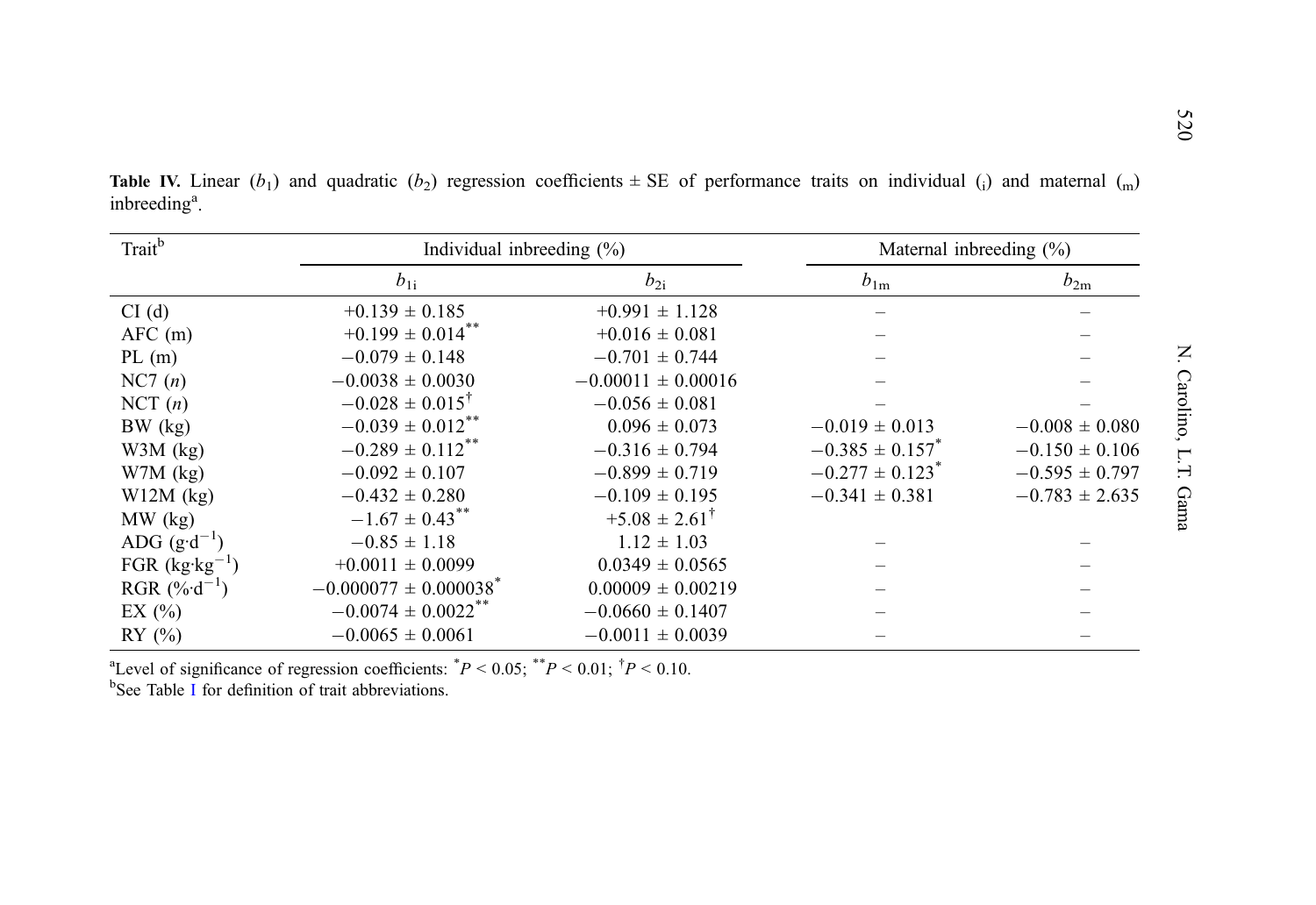

Figure 2. Estimated regression coefficients  $\pm$  SE of W7M on individual inbreeding generated by different sires, for the most influential sire-families  $(X = "phant"$ ancestor).

impact of individual inbreeding on growth rate on the test was negligible (less than 1 g·d<sup>-1</sup> per 1%  $F_i$ ).

When expressed as a percentage of the trait means (Tab. [III\)](#page-8-0), all regression coefficients had an effect lower than 0.5% of the mean per 1% inbreeding, both for  $F_i$  and for  $F_m$ . The traits with the highest percentage impact of individual inbreeding were NCT and W3M, followed by PL and NC7, while the highest effect of  $F_m$  was observed in W3M. Inbreeding depression on carcass traits, expressed as a percentage of the mean, was extremely small (about 0.01%). When expressed as a percentage of the phenotypic standard deviation, inbreeding depression was below 1% for most traits, with the exception of the effects of  $F_i$  on W3M and MW, which were  $-1.56$  and  $-1.10\%$ , respectively.

The linear and quadratic regression coefficients of the different traits analyzed on individual and maternal inbreeding are presented in Table [IV.](#page-9-0) None of the quadratic regression coefficients were statistically  $(P > 0.05)$  different from zero. Even though the sign of the quadratic coefficients indicates that a stronger negative impact may be occurring at higher levels of inbreeding for the majority of the traits, there was no solid evidence of a quadratic effect of inbreeding on any one of the 15 traits considered in the analyses.

The results of the analysis of W7M assuming different regression coefficients on  $F_i$  and  $F_m$  by sire-ancestor families are graphically presented in Figures 2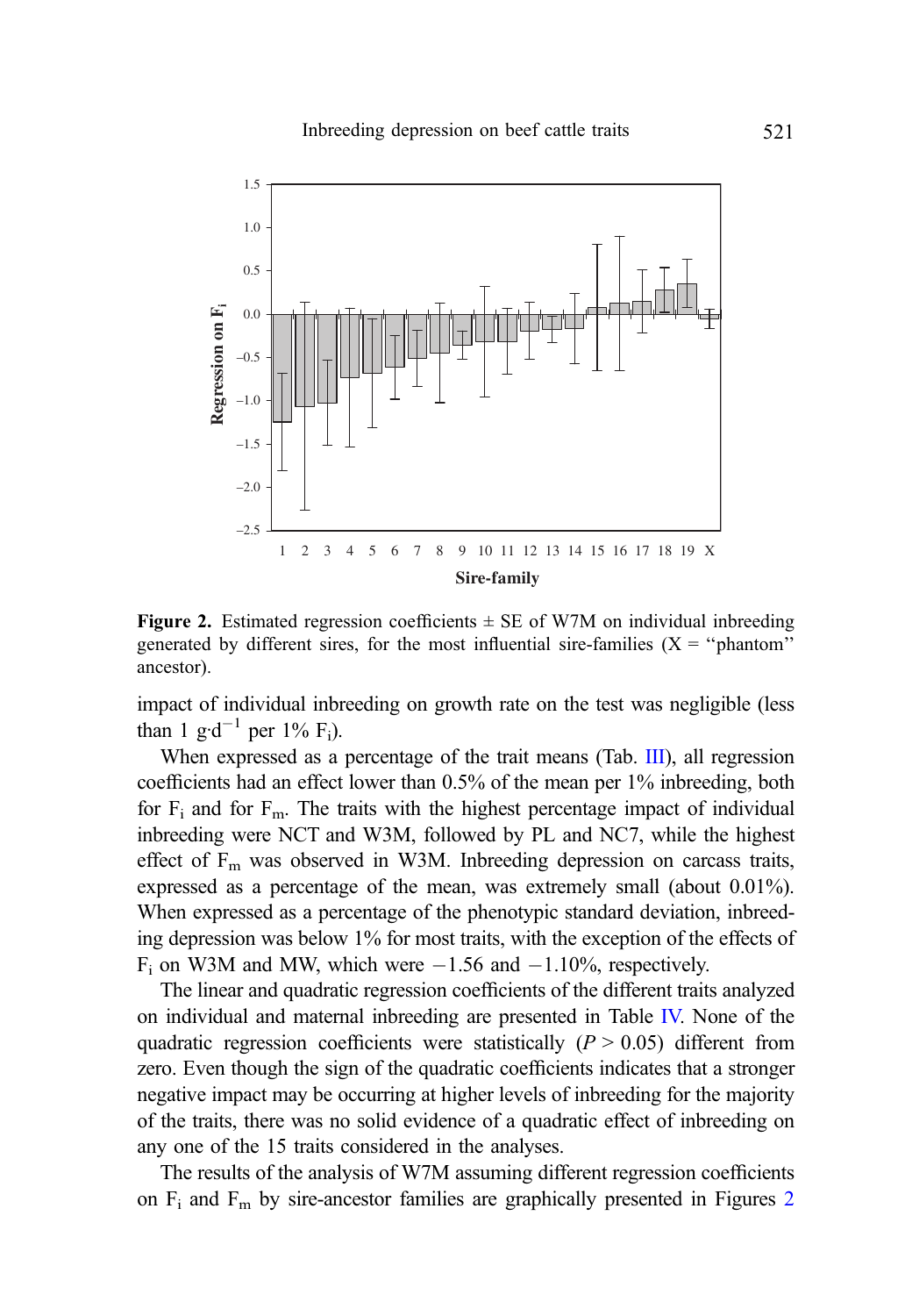

Figure 3. Estimated regression coefficients  $\pm$  SE of W7M on maternal inbreeding generated by different sires, for the most influential sire-families  $(X = "phant)$ ancestor).

and 3, respectively. The number of inbred offspring in a given sire-family ranged from 31 to 1381 in the analysis of regression on  $F_i$  and from 34 to 1451 when regression was on  $F<sub>m</sub>$ . Overall, the majority of the sires had a negative impact on the performance of their inbred offspring, but a few sires had a positive effect, especially for inbred dams of calves. Even though the standard errors of individual regression coefficients were large, there were large differences among sire-families in the impact of inbreeding on W7M, with linear regression coefficients by sire ranging from  $-1.243$  to  $0.357$  kg/1%  $F_i$  and from  $-1.283$  to  $2.329$  kg/1%  $F_m$ .

No significant associations were observed between a sire contribution to individual and maternal inbreeding depression ( $r = -0.27, P > 0.10$ ), between individual inbreeding depression and the predicted breeding value of the sire for direct genetic effects  $(r = 0.13, P > 0.10)$  or between maternal inbreeding depression and the predicted breeding value of the sire for maternal genetic effects ( $r = 0.37$ ,  $P > 0.10$ ).

## 4. DISCUSSION

The results obtained in this study clearly indicate an unfavorable effect of inbreeding on most of the beef cattle traits analyzed. For illustration purposes,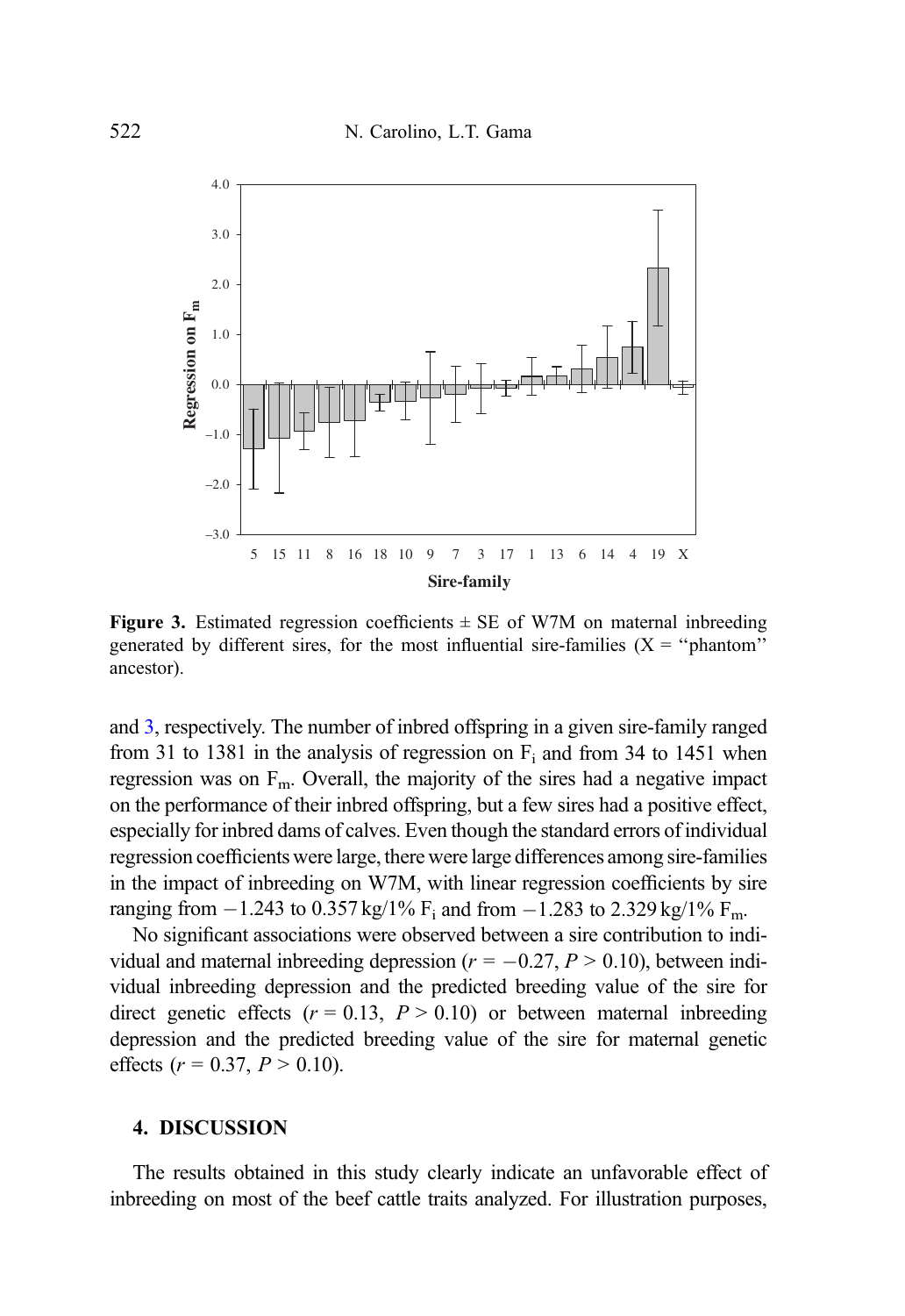we can consider the expected results for year 2003, where the mean inbreeding of calves was 8.5% and the expected inbreeding of cows was 6.4% (calculated from the inbreeding of calves born minus the rate of inbreeding per generation, which was 2.1%). Comparing the expected performances of cows calving in 2003 with those that would be obtained in non-inbred animals, the mean CI is expected to increase by 1.7 days and AFC by 4.2 days, while MW is expected to decrease by 6.2 kg, longevity by 39 days and number of calves produced through life by 0.12. Accounting for the unfavorable impact of individual and maternal inbreeding, weights of calves born in 2003 are expected to be lower than in non-inbred calves by 0.4 kg at birth, and by 4.1, 3.0 and 4.3 kg at the ages of 3, 7 and 12 months, respectively.

When the effect of inbreeding was assessed as a percentage of the mean, it was more pronounced for NCT, W3M and PL, intermediate for other reproductive traits and weights of calves, and not significant for FGR, RGR and carcass composition. These results strongly support the view that life-history [\[9\]](#page-15-0) or fitness-related  $[11,20]$  $[11,20]$  $[11,20]$  traits are the ones where inbreeding depression has a larger effect.

The effects of inbreeding on BW estimated in our work  $(-0.027 \text{ kg}/1\% \text{ F}_i)$ and  $-0.020 \text{ kg}/1\% \text{ F}_{\text{m}}$ ) are of smaller magnitude than those reported in the review of Burrow [[2](#page-14-0)] for the same trait  $(-0.06 \text{ kg}/1\% \text{ F}_i \text{ and } +0.02 \text{ kg}/1\% \text{ F}_m)$ . Also, the estimated impact of inbreeding on W7M in our work (regression coefficients of  $-0.189$  kg/1%  $F_i$  and  $-0.214$  kg/1%  $F_m$ ) is lower than the mean values reported by Burrow [[2](#page-14-0)] for weaning weight of calves  $(-0.44 \text{ kg}/1\% \text{ F}_i$  and  $-0.30 \text{ kg}/1\% \text{ F}_{\text{m}}$ ). On the contrary, our estimate for inbreeding depression on MW of nearly 1 kg/1%  $F_i$  is lower than the mean value of  $-1.30$  kg/1%  $F_i$  in the review of Burrow [\[2](#page-14-0)]. It should be pointed out, however, that the results presented by Burrow [\[2\]](#page-14-0) are mostly based on fastly and highly inbred lines of cattle, while our data originated from commercial herds subject to mild artificial selection and with moderate rates of inbreeding, thus with a lower expected effect of inbreeding depression.

The effect of inbreeding on CI in Alentejana was moderate (+0.263 d/1% F), but was in agreement with results obtained in dairy cattle, where estimated regression coefficients of CI on inbreeding range from  $+0.26$  to  $+0.7$  d [\[22,](#page-15-0)[29](#page-16-0)]. Our estimate for the reduction in longevity with increased inbreeding was in line with, but lower than, the findings of different studies in Jersey [\[3](#page-14-0)] and Holstein [\[22](#page-15-0),[28,29,33\]](#page-16-0) dairy cows.

In general, our estimates of the linear effect of inbreeding depression for different traits are in the lower range of values reported in the literature. This could be due to differences among populations, or possibly to the fact that the results summarized in the review of Burrow [\[2](#page-14-0)] are mostly based on rapidly inbred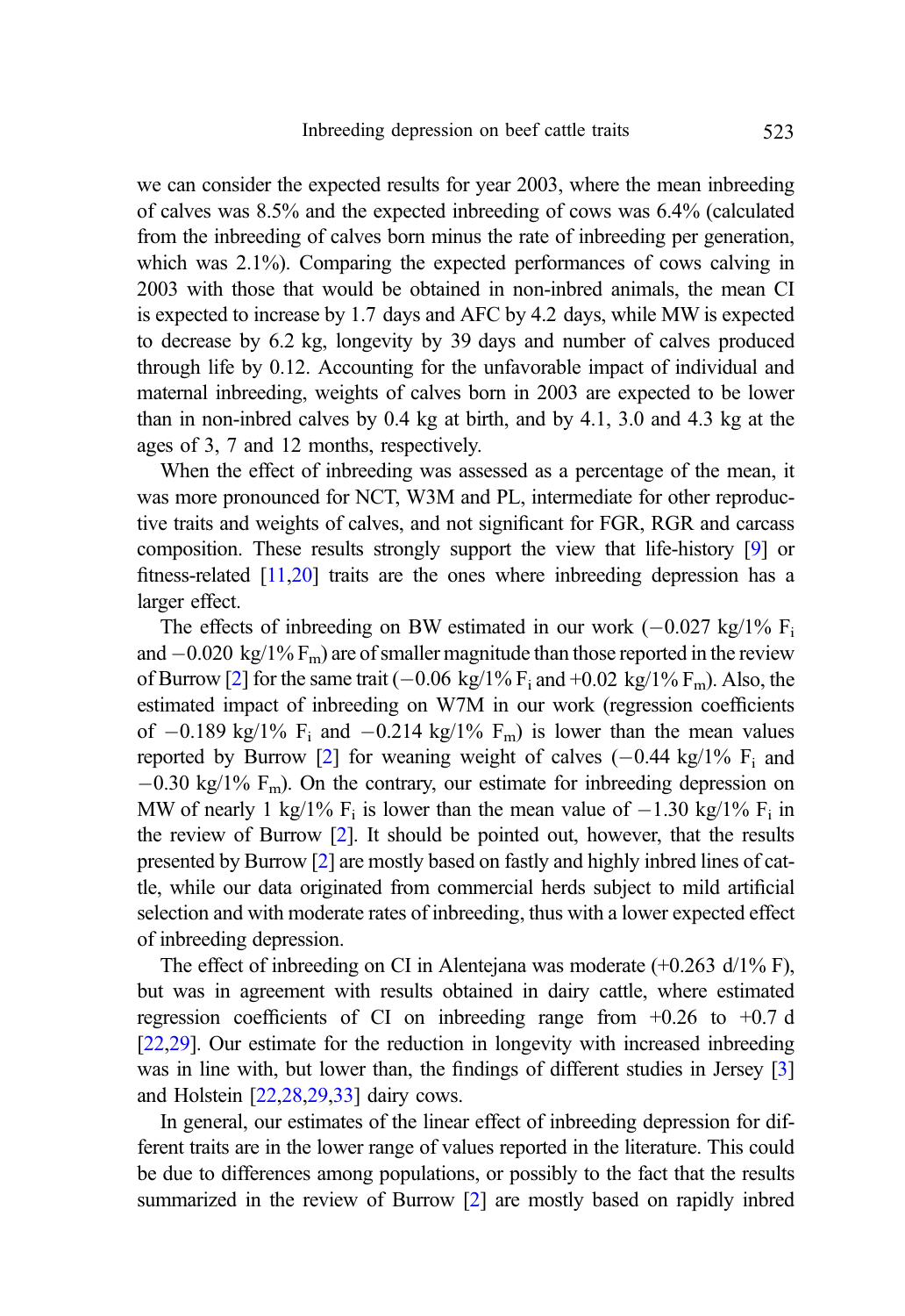lines, where the effects of inbreeding depression are expected to be more dramatic, because natural selection is not as effective in counteracting inbreeding under these circumstances [\[10\]](#page-15-0). For reproductive traits, the comparisons with results in dairy cattle also indicate a milder effect of inbreeding in Alentejana than in dairy cows. Our data were obtained in herds kept extensively, under feed and climate conditions which are often constraining, and it was therefore anticipated that they would show a more tangible effect of inbreeding, given that the level of inbreeding depression has been shown to be higher when inbreeding effects are expressed in harsh environmental conditions [[18](#page-15-0)]. This was not the case, and it can be argued that the intense management to which dairy cows are subject is more challenging than conditions found in extensive production, and thus inbreeding has a more harmful effect in highly intensified systems. It is also possible that a lower impact of inbreeding is detected in Alentejana, because it has experienced a bottleneck in the recent past and would then be less affected by further inbreeding [\[7](#page-15-0)].

No evidence was found of non-linear associations between inbreeding and any of the 15 beef cattle traits analyzed. This result suggests that epistasis involving dominance effects may be minor for these traits, but it is possible that the limited range of inbreeding coefficients analyzed, with a paucity of results for animals with  $F_i > 0.25$ , could cause difficulties in detecting a non-linear effect of inbreeding [\[18\]](#page-15-0).

The analysis of within-family inbreeding depression on W7M indicates that there is wide variation among sires in the impact that they have as contributors to either individual or maternal inbreeding depression. Differences among the sires with extreme regression coefficients were 1.6 and 3.6 kg for individual and maternal inbreeding depression, respectively. Even though the majority of the sires had a detrimental effect on W7M through the inbreeding which they generate, some sires had a positive effect, either on individual or maternal inbreeding effects, on W7M. The positive inbreeding ''depression'' could be just due to sampling error or result from the existence of alleles with negative dominance deviations.

The heterogeneity among sire-families in the effects of inbreeding would suggest that there are large differences in genetic load among ancestors, both for individual as well as for maternal inbreeding effects. Moreover, no association was found among sire effects on individual and maternal inbreeding depression, or between these and estimated breeding values for genetic direct and maternal effects.

Our results confirm the findings of Lacy et al. [\[19\]](#page-15-0) in mice, Rodriganez et al. [\[27\]](#page-16-0) in swine and Miglior *et al.* [\[25](#page-16-0)] and Gulisija *et al.* [\[15\]](#page-15-0) in dairy cattle, who have also reported differences among founder families in inbreeding depression.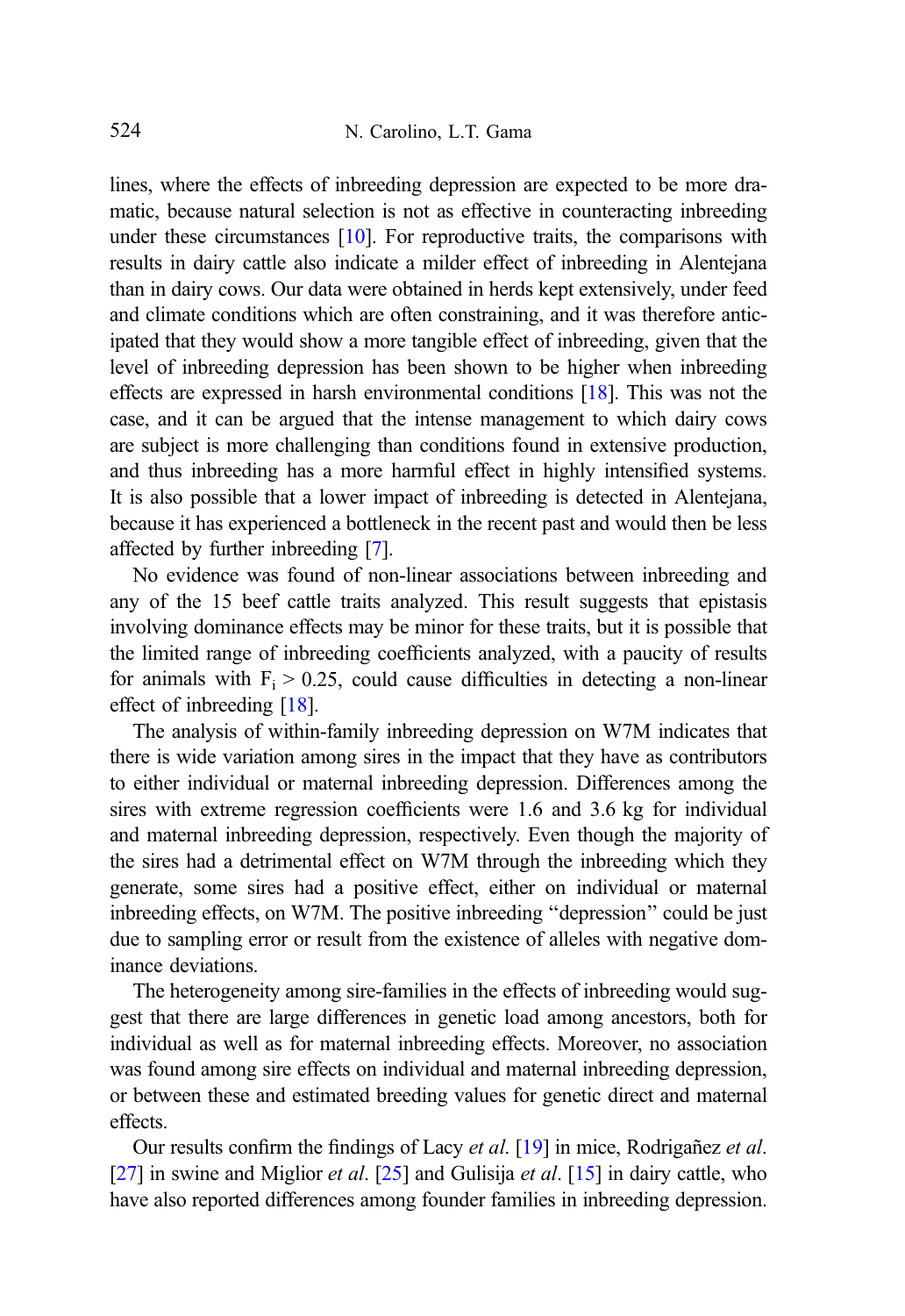<span id="page-14-0"></span>The magnitude of the family differences found in our study suggests that the genetic load may be essentially affected by a few alleles with major effects [\[19\]](#page-15-0).

Reproductive technologies currently available allow high selection intensity in most livestock species and are combined with selection methods which take into account family information, such as best linear unbiased prediction. As a result, response to selection has been enhanced, but rates of inbreeding have also increased and they currently represent a serious concern for several breeding programs, due to the possible consequences in terms of inbreeding depression and genetic variability [\[17](#page-15-0)[,31](#page-16-0),[36](#page-16-0)]. Therefore, methods have been proposed where selection is carried out by appropriately weighing the predicted breeding value of an individual and the inbreeding generated in the population [\[14,23](#page-15-0),[30,35\]](#page-16-0). The large differences found in our study between sire-families in their genetic load indicate that it might be interesting to take this factor into account in breeding decisions, as a scaling factor to be used in addition to the inbreeding generated in the population.

#### ACKNOWLEDGEMENTS

The authors thank the "Associação dos Criadores de Bovinos da Raca Alentejana" for providing data used in this study and Estacão Zootécnica Nacional for financial support.

### **REFERENCES**

- [1] Boldman K.G., Kriese L.A., van Vleck L.D., van Tassell C.P., Kachman S.D., A manual for use of MTDFREML. A set of programs to obtain estimates of variances and covariances [Draft], USDA-ARS, Lincoln, NE, 1995.
- [2] Burrow H.M., The effects of inbreeding in beef cattle, Anim. Breed. Abstr. 61 (1993) 737–751.
- [3] Caraviello D.Z., Weigel K.A., Gianola D., Analysis of the relationship between type traits, inbreeding, and functional survival in Jersey cattle using a Weibull proportional hazards model, J. Dairy Sci. 86 (2003) 2984–2989.
- [4] Carolino N., Gama L.T., Indicators of genetic erosion in an endangered population: the Alentejana cattle breed in Portugal, J. Anim. Sci. 86 (2008) 47–56.
- [5] Carolino N., Espadinha P., Gama L.T., Estimates of genetic parameters for reproductive, growth and carcass traits in the Alentejana breed of cattle, in: Proceedings of the 8th World Congress on Genetics Applied to Livestock Production, 13–18 August 2006, Belo Horizonte, MG, Brazil, CD-ROM communication no. 03–33.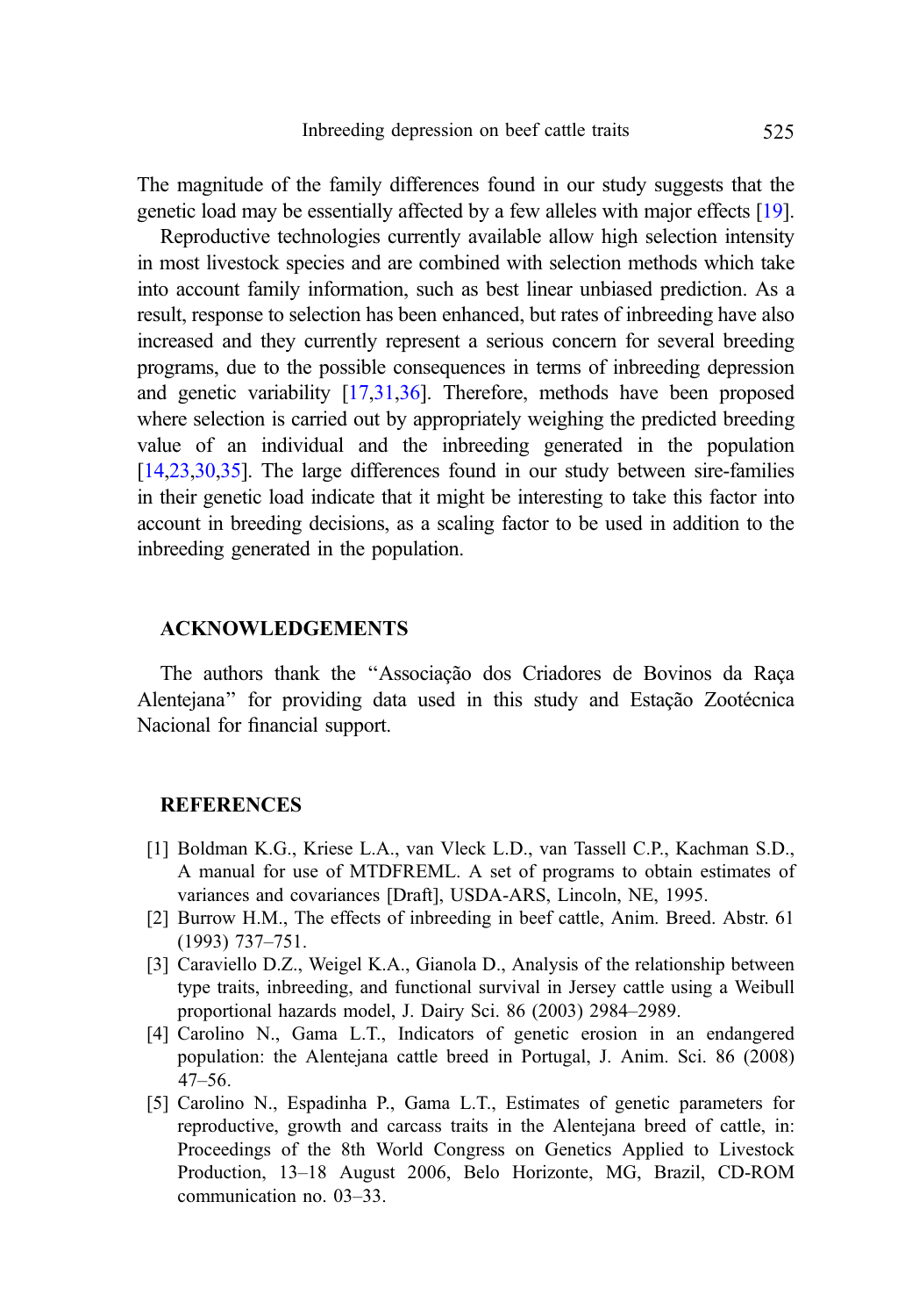- <span id="page-15-0"></span>[6] Charlesworth B., Charlesworth D., The genetic basis of inbreeding depression, Genet. Res. 74 (1999) 329–340.
- [7] Charlesworth D., Charlesworth B., Inbreeding depression and its evolutionary consequences, Annu. Rev. Ecol. Syst. 18 (1987) 237–268.
- [8] Croquet C., Mayeres P., Gillon A., Hammami H., Vanderick S., Gengler N., Linear and curvilinear effects of inbreeding on production traits for Walloon Holstein cows, J. Dairy Sci. 90 (2007) 465–471.
- [9] DeRose M.A., Roff D.A., A comparison of inbreeding depression in life-history and morphological traits in animals, Evolution 53 (1999) 1288–1292.
- [10] Falconer D.S., Replicated selection for body weight in mice, Genet. Res. 22 (1973) 291–321.
- [11] Falconer D.S., Mackay T.F.C., Introduction to quantitative genetics, 4th edn., Longman Group Ltd., Essex, England, 1996.
- [12] FAO, Secondary Guidelines for Development of National Farm Animal Genetic Resources Management Plans, FAO, Rome, Italy, 1988.
- [13] Fitzhugh H.A., Taylor S.C.S., Genetic analysis of degree of maturity, J. Anim. Sci. 33 (1971) 717–725.
- [14] Grundy B., Villanueva B., Woolliams J.A., Dynamic selection for maximizing response with constrained inbreeding in schemes with overlapping generations, Anim. Sci. 70 (2000) 373–382.
- [15] Gulisija D., Gianola D., Weigel K.A., Toro M.A., Between-founder heterogeneity in inbreeding depression for production in Jersey cows, Livestock Sci. 104 (2006) 244–253.
- [16] Gulisija D., Gianola D., Weigel K.A., Nonparametric analysis of the impact of inbreeding on production in Jersey cows, J. Dairy Sci. 90 (2007) 493–500.
- [17] Kearney J.F., Wall E., Villanueva B., Coffey M.P., Inbreeding trends and application of optimized selection in the UK Holstein population, J. Dairy Sci. 87 (2004) 3503–3509.
- [18] Kristensen T.N., Sørensen A.C., Inbreeding lessons from animal breeding, evolutionary biology and conservation genetics, Anim. Sci. 80 (2005) 121–133.
- [19] Lacy R.C., Alaks G., Walsh A., Hierarchical analysis of inbreeding depression in Peromyscus polionotus, Evolution 50 (1996) 2187–2200.
- [20] Lynch M., Walsh B., Genetics and analysis of quantitative traits, 1st edn., Sinauer Associates, Sunderland, 1998.
- [21] Mateus J.C., Penedo M.C.T., Alves V.C., Ramos M., Rangel-Figueiredo M.T., Genetic diversity and differentiation in Portuguese cattle breeds using microsatellites, Anim. Genet. 35 (2004) 106–113.
- [22] McParland S.M., Kearney J.F., Rath M., Berry D.P., Inbreeding effects on milk production, calving performance, fertility, and conformation in Irish Holstein-Friesians, J. Dairy Sci. 90 (2007) 4411–4419.
- [23] Meuwissen T.H.E., Maximizing the response of selection with a predefined rate of inbreeding, J. Anim. Sci. 75 (1997) 934–940.
- [24] Meuwissen T.H.E., Woolliams J.A., Effective sizes of livestock populations to prevent a decline in fitness, Theor. Appl. Genet. 89 (1994) 1019–1026.